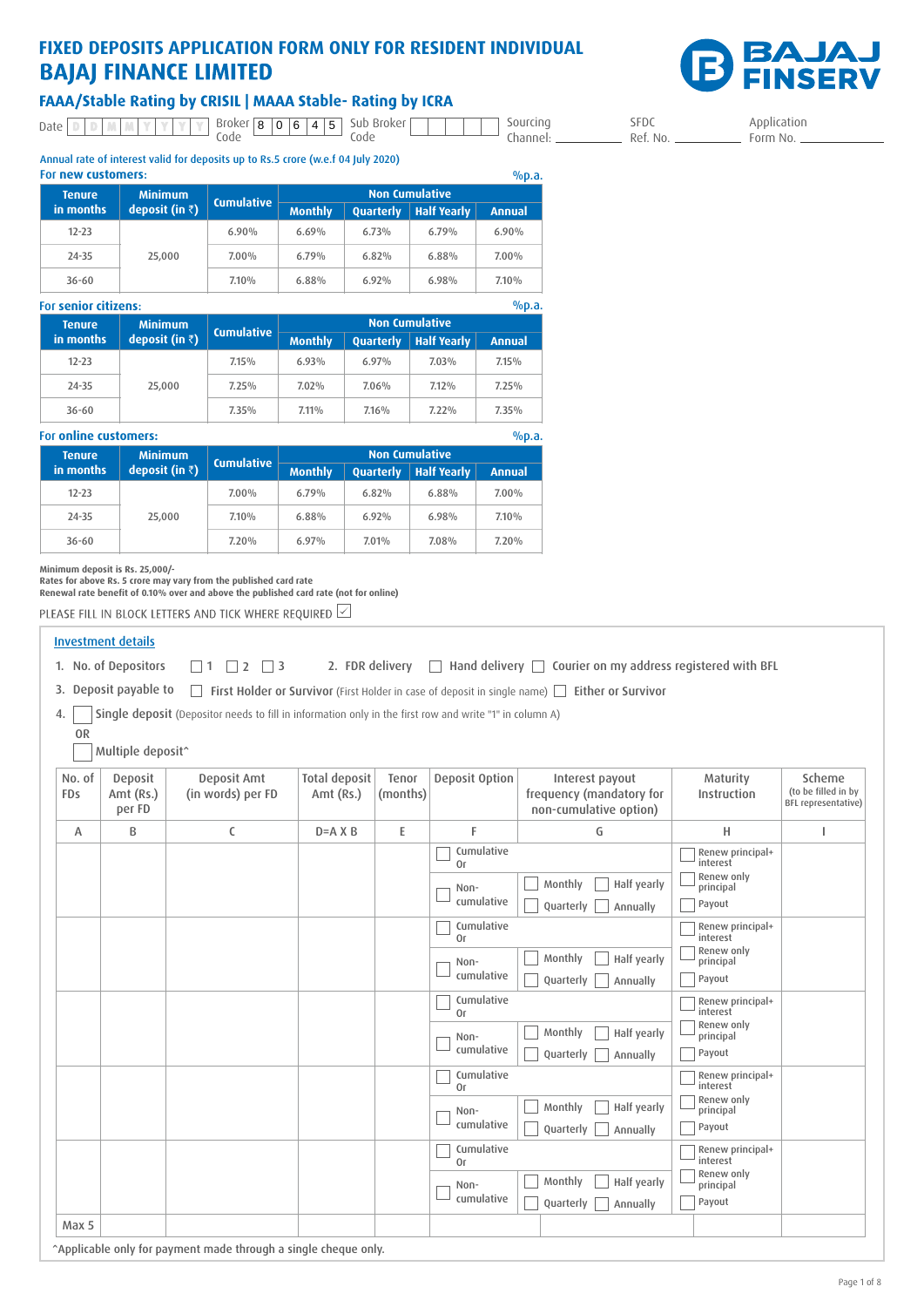| <b>Special Category</b>                                               |                                                                                                                 |                                                                                                                                   |                                                                                                                                                              |  |  |  |
|-----------------------------------------------------------------------|-----------------------------------------------------------------------------------------------------------------|-----------------------------------------------------------------------------------------------------------------------------------|--------------------------------------------------------------------------------------------------------------------------------------------------------------|--|--|--|
| Refer point No.1 in Terms and Conditions for details<br>No additional |                                                                                                                 |                                                                                                                                   |                                                                                                                                                              |  |  |  |
| <b>benefits</b>                                                       | Relative of Director <sup>^</sup>                                                                               | Director or Promoter of BFL                                                                                                       | Shareholder (Folio No.                                                                                                                                       |  |  |  |
| <b>Special category</b><br>benefit available                          | Senior Citizen                                                                                                  | Bajaj Group Employee                                                                                                              | Existing Customer                                                                                                                                            |  |  |  |
|                                                                       |                                                                                                                 | Bajaj Allianz Life Insurance existing policyholder (Policy No.                                                                    |                                                                                                                                                              |  |  |  |
|                                                                       |                                                                                                                 | Th case of any amount received from a relative of director of the Bajaj Finance Ltd, declaration to be submitted, in this regard. |                                                                                                                                                              |  |  |  |
| <b>First Applicant Details (mandatory)</b>                            |                                                                                                                 |                                                                                                                                   |                                                                                                                                                              |  |  |  |
|                                                                       | New Customer (please fill in attached KYC form)                                                                 |                                                                                                                                   |                                                                                                                                                              |  |  |  |
|                                                                       | Existing Customer (Customer ID/Deposit No./Loan Account No.)                                                    |                                                                                                                                   |                                                                                                                                                              |  |  |  |
|                                                                       | Please fill in attached KYC form in case of change in previously submitted information                          |                                                                                                                                   |                                                                                                                                                              |  |  |  |
| Name $\Box$ Mr. $\Box$ Ms. $\Box$ Mrs.                                | $F \quad I \quad R \quad S \quad T$                                                                             | $M I D D L E$                                                                                                                     | L A S T                                                                                                                                                      |  |  |  |
| <b>Guardian's Name</b><br>(if applicant is minor)                     | $F \quad   \quad R \quad S \quad T$                                                                             | $M I D D L E$                                                                                                                     | L A S T                                                                                                                                                      |  |  |  |
| Date of birth                                                         | D D M M Y Y Y Y<br><b>Mobile No.</b>                                                                            |                                                                                                                                   | <b>Email</b>                                                                                                                                                 |  |  |  |
| <b>CKYCR No./ KIN</b>                                                 |                                                                                                                 |                                                                                                                                   | PAN/Form 60 (in absence of allotment of PAN)                                                                                                                 |  |  |  |
| <b>TDS waiver</b>                                                     | Yes (attach applicable form 15 G/H)                                                                             |                                                                                                                                   |                                                                                                                                                              |  |  |  |
|                                                                       | <b>Second Applicant Details (Can not be minor)</b>                                                              |                                                                                                                                   |                                                                                                                                                              |  |  |  |
|                                                                       |                                                                                                                 |                                                                                                                                   |                                                                                                                                                              |  |  |  |
|                                                                       | New Customer (please fill in attached KYC form)<br>Existing Customer (Customer ID/Deposit No./Loan Account No.) |                                                                                                                                   |                                                                                                                                                              |  |  |  |
|                                                                       | Please fill in attached KYC form in case of change in previously submitted information                          |                                                                                                                                   |                                                                                                                                                              |  |  |  |
| Name $\Box$ Mr. $\Box$ Ms. $\Box$ Mrs.                                | F I R S T                                                                                                       | $L$ $E$<br>M<br>D<br>D                                                                                                            |                                                                                                                                                              |  |  |  |
| Date of birth                                                         | D D M M Y Y Y Y<br><b>Mobile No.</b>                                                                            |                                                                                                                                   | <b>Email</b>                                                                                                                                                 |  |  |  |
| <b>CKYCR No./ KIN</b>                                                 |                                                                                                                 | PAN/Form 60 (in absence of allotment of PAN) (mandatory)                                                                          |                                                                                                                                                              |  |  |  |
|                                                                       |                                                                                                                 |                                                                                                                                   |                                                                                                                                                              |  |  |  |
|                                                                       | <b>Third Applicant Details (Can not be minor)</b>                                                               |                                                                                                                                   |                                                                                                                                                              |  |  |  |
|                                                                       | New Customer (please fill in attached KYC form)                                                                 |                                                                                                                                   |                                                                                                                                                              |  |  |  |
|                                                                       | Existing Customer (Customer ID/Deposit No./Loan Account No.)                                                    |                                                                                                                                   |                                                                                                                                                              |  |  |  |
|                                                                       | Please fill in attached KYC form in case of change in previously submitted information                          |                                                                                                                                   |                                                                                                                                                              |  |  |  |
| Name $\Box$ Mr. $\Box$ Ms. $\Box$ Mrs.                                | F I R S T                                                                                                       | DLE<br>$M$  <br>D                                                                                                                 | LA S                                                                                                                                                         |  |  |  |
| Date of birth                                                         | D D M M Y Y Y Y<br><b>Mobile No.</b>                                                                            |                                                                                                                                   | Email                                                                                                                                                        |  |  |  |
| <b>CKYCR No./ KIN</b>                                                 |                                                                                                                 | PAN/Form 60 (in absence of allotment of PAN) (mandatory)                                                                          |                                                                                                                                                              |  |  |  |
|                                                                       | Nomination to Deposit: Form DA 1: u/s 45 QB of RBI Act 1934                                                     |                                                                                                                                   |                                                                                                                                                              |  |  |  |
|                                                                       | the amount of this deposit may be returned by Bajaj Finance Limited:                                            |                                                                                                                                   | I/We above named depositors at current address in your records, nominate the following person to whom in the event of my/our/minor's death                   |  |  |  |
| "Name & Address of the Nominee<br>1.                                  |                                                                                                                 |                                                                                                                                   |                                                                                                                                                              |  |  |  |
|                                                                       |                                                                                                                 | Relationship with depositor                                                                                                       |                                                                                                                                                              |  |  |  |
|                                                                       | Please enter Date of Birth of the Nominee in DD/MM/YYYY                                                         | D D M M Y Y Y Y                                                                                                                   |                                                                                                                                                              |  |  |  |
|                                                                       |                                                                                                                 | 2. *As the Nominee is minor on this date, I/We appoint (Name, address and age of guardian)                                        | to receive amount of the said deposit                                                                                                                        |  |  |  |
|                                                                       |                                                                                                                 | on behalf of the nominee in event of my/our/minor's death during the minority of the nominee                                      |                                                                                                                                                              |  |  |  |
|                                                                       | Signature/thumb impression of all applicants with date:                                                         |                                                                                                                                   |                                                                                                                                                              |  |  |  |
|                                                                       |                                                                                                                 |                                                                                                                                   |                                                                                                                                                              |  |  |  |
|                                                                       | Mandatory                                                                                                       | Mandatory for second applicant                                                                                                    | Mandatory for third applicant                                                                                                                                |  |  |  |
|                                                                       | First Applicant                                                                                                 | Second Applicant                                                                                                                  | Third Applicant                                                                                                                                              |  |  |  |
|                                                                       |                                                                                                                 |                                                                                                                                   |                                                                                                                                                              |  |  |  |
|                                                                       |                                                                                                                 |                                                                                                                                   |                                                                                                                                                              |  |  |  |
| *Two Witnesses Name & Signature                                       |                                                                                                                 |                                                                                                                                   | *Witness required in case if thumb impression is affixed by Applicant(s), Name of nominee should be same as that appearing on valid ID Proof of the nominee. |  |  |  |
|                                                                       |                                                                                                                 |                                                                                                                                   |                                                                                                                                                              |  |  |  |
|                                                                       |                                                                                                                 |                                                                                                                                   |                                                                                                                                                              |  |  |  |
|                                                                       | signature and employee code                                                                                     |                                                                                                                                   |                                                                                                                                                              |  |  |  |
|                                                                       | of sourcing employee                                                                                            |                                                                                                                                   |                                                                                                                                                              |  |  |  |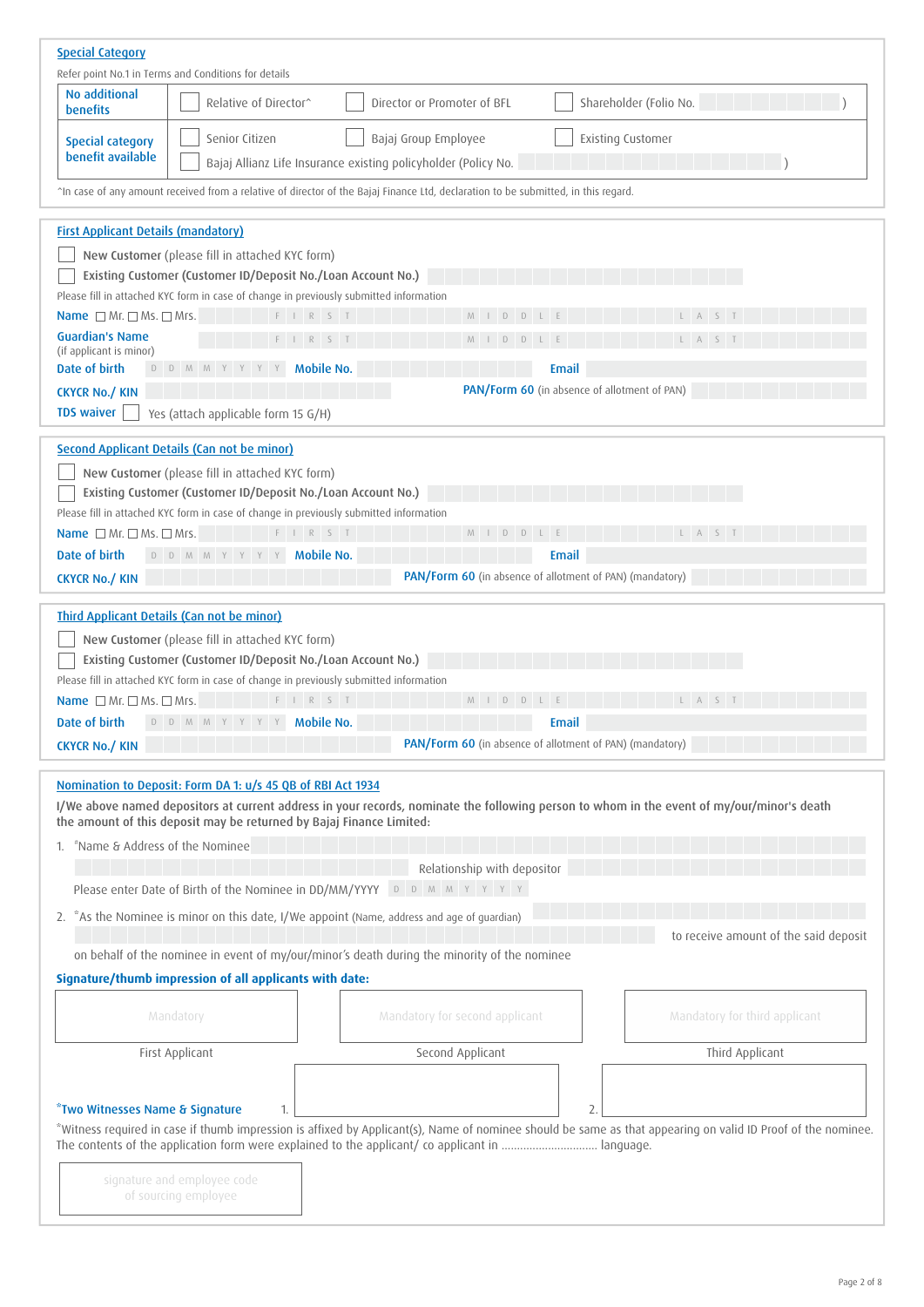| <b>Mode of Deposit</b>                                                                   |                                                                                                                                                                                                                                              |                                                                                                                                                                                                                                                                                                                                                                                                                                                                                                                                                                                                                                                                                                                                                                                                                                                                                                                                                                                                                                                                                                                                                                                                                                                                                                                                                                                                                                                                                                                                                                                                                                                                                                                                                                                                                                                                                                                                                                                                                                                                                                                                                                                                                                                                                                                                                                                                                                                                                                           |  |  |  |
|------------------------------------------------------------------------------------------|----------------------------------------------------------------------------------------------------------------------------------------------------------------------------------------------------------------------------------------------|-----------------------------------------------------------------------------------------------------------------------------------------------------------------------------------------------------------------------------------------------------------------------------------------------------------------------------------------------------------------------------------------------------------------------------------------------------------------------------------------------------------------------------------------------------------------------------------------------------------------------------------------------------------------------------------------------------------------------------------------------------------------------------------------------------------------------------------------------------------------------------------------------------------------------------------------------------------------------------------------------------------------------------------------------------------------------------------------------------------------------------------------------------------------------------------------------------------------------------------------------------------------------------------------------------------------------------------------------------------------------------------------------------------------------------------------------------------------------------------------------------------------------------------------------------------------------------------------------------------------------------------------------------------------------------------------------------------------------------------------------------------------------------------------------------------------------------------------------------------------------------------------------------------------------------------------------------------------------------------------------------------------------------------------------------------------------------------------------------------------------------------------------------------------------------------------------------------------------------------------------------------------------------------------------------------------------------------------------------------------------------------------------------------------------------------------------------------------------------------------------------------|--|--|--|
|                                                                                          | (funds to be deposited in favour of Beneficiary Name: Bajaj Finance Ltd, Bank Account Number: 00070350006738,<br>Account type: current account, Bank Name: HDFC Bank Ltd, IFSC: HDFC0000007, Bank branch: 885, Bhandarkar Road, Pune-411004) |                                                                                                                                                                                                                                                                                                                                                                                                                                                                                                                                                                                                                                                                                                                                                                                                                                                                                                                                                                                                                                                                                                                                                                                                                                                                                                                                                                                                                                                                                                                                                                                                                                                                                                                                                                                                                                                                                                                                                                                                                                                                                                                                                                                                                                                                                                                                                                                                                                                                                                           |  |  |  |
| <b>Bank and branch name</b><br>Cheque<br>(Cheque no.                                     |                                                                                                                                                                                                                                              |                                                                                                                                                                                                                                                                                                                                                                                                                                                                                                                                                                                                                                                                                                                                                                                                                                                                                                                                                                                                                                                                                                                                                                                                                                                                                                                                                                                                                                                                                                                                                                                                                                                                                                                                                                                                                                                                                                                                                                                                                                                                                                                                                                                                                                                                                                                                                                                                                                                                                                           |  |  |  |
| <b>"Debit card</b>                                                                       | Name of debit cardholder                                                                                                                                                                                                                     |                                                                                                                                                                                                                                                                                                                                                                                                                                                                                                                                                                                                                                                                                                                                                                                                                                                                                                                                                                                                                                                                                                                                                                                                                                                                                                                                                                                                                                                                                                                                                                                                                                                                                                                                                                                                                                                                                                                                                                                                                                                                                                                                                                                                                                                                                                                                                                                                                                                                                                           |  |  |  |
| (RRN No.                                                                                 |                                                                                                                                                                                                                                              | Transaction date D D M M Y Y Y                                                                                                                                                                                                                                                                                                                                                                                                                                                                                                                                                                                                                                                                                                                                                                                                                                                                                                                                                                                                                                                                                                                                                                                                                                                                                                                                                                                                                                                                                                                                                                                                                                                                                                                                                                                                                                                                                                                                                                                                                                                                                                                                                                                                                                                                                                                                                                                                                                                                            |  |  |  |
| NEFT/RTGS<br>(UTR No.                                                                    |                                                                                                                                                                                                                                              | Transaction date D D M M Y Y Y                                                                                                                                                                                                                                                                                                                                                                                                                                                                                                                                                                                                                                                                                                                                                                                                                                                                                                                                                                                                                                                                                                                                                                                                                                                                                                                                                                                                                                                                                                                                                                                                                                                                                                                                                                                                                                                                                                                                                                                                                                                                                                                                                                                                                                                                                                                                                                                                                                                                            |  |  |  |
|                                                                                          | I want to receive interest and maturity proceeds in below Bank account (cancelled cheque required)                                                                                                                                           |                                                                                                                                                                                                                                                                                                                                                                                                                                                                                                                                                                                                                                                                                                                                                                                                                                                                                                                                                                                                                                                                                                                                                                                                                                                                                                                                                                                                                                                                                                                                                                                                                                                                                                                                                                                                                                                                                                                                                                                                                                                                                                                                                                                                                                                                                                                                                                                                                                                                                                           |  |  |  |
| <b>Bank name</b>                                                                         |                                                                                                                                                                                                                                              | <b>Branch</b>                                                                                                                                                                                                                                                                                                                                                                                                                                                                                                                                                                                                                                                                                                                                                                                                                                                                                                                                                                                                                                                                                                                                                                                                                                                                                                                                                                                                                                                                                                                                                                                                                                                                                                                                                                                                                                                                                                                                                                                                                                                                                                                                                                                                                                                                                                                                                                                                                                                                                             |  |  |  |
| <b>Bank account number</b>                                                               |                                                                                                                                                                                                                                              | <b>Account type</b>                                                                                                                                                                                                                                                                                                                                                                                                                                                                                                                                                                                                                                                                                                                                                                                                                                                                                                                                                                                                                                                                                                                                                                                                                                                                                                                                                                                                                                                                                                                                                                                                                                                                                                                                                                                                                                                                                                                                                                                                                                                                                                                                                                                                                                                                                                                                                                                                                                                                                       |  |  |  |
| <b>IFSC</b>                                                                              |                                                                                                                                                                                                                                              |                                                                                                                                                                                                                                                                                                                                                                                                                                                                                                                                                                                                                                                                                                                                                                                                                                                                                                                                                                                                                                                                                                                                                                                                                                                                                                                                                                                                                                                                                                                                                                                                                                                                                                                                                                                                                                                                                                                                                                                                                                                                                                                                                                                                                                                                                                                                                                                                                                                                                                           |  |  |  |
|                                                                                          | Statement showing debit of funds is mandatory. Bank account statement is required in case the account holder's name is not mentioned on the cheque.                                                                                          |                                                                                                                                                                                                                                                                                                                                                                                                                                                                                                                                                                                                                                                                                                                                                                                                                                                                                                                                                                                                                                                                                                                                                                                                                                                                                                                                                                                                                                                                                                                                                                                                                                                                                                                                                                                                                                                                                                                                                                                                                                                                                                                                                                                                                                                                                                                                                                                                                                                                                                           |  |  |  |
| <b>Applicants' Consent and Confirmation</b><br>as per the KYC form submitted separately. |                                                                                                                                                                                                                                              | I/We hereby state that all particulars, information and details provided above together with documents submitted to Bajaj Finance Limited ("BFL") are true, correct and up to<br>date and I/We am/are obliged to keep BFL immediately updated of any change in the information provided by me in this Application Form. I/We hereby authorize BFL to pay<br>the interest and Deposit amount upon maturity or upon the payment frequency selected by me/us, as the case may be, using the available online banking payment system, to<br>the bank account stated by me/us in this Application or into such other bank account as may be instructed by me/us (jointly) in writing to BFL during the term of the Deposit.<br>I/We state that the amount being deposited is not out of borrowed funds or funds acquired by accepting deposits from any other person or through any illegal or wrongful<br>means. I/We confirm that I/we have read and understood the detailed terms and conditions annexed to this Application including the interest rate and other charges, the<br>financials and other statements/particulars/representations furnished by BFL and after careful consideration, I/we am/are making the deposit with the BFL at my/our own risk<br>and volition. I/We state that the first named depositor mentioned in this application should be treated as the payee for the purpose of deduction of tax, under Section 194<br>A/195 of the Income Tax Act, 1961, as may be applicable. I/We agree that any and all information provided by me/us in this application or through separate KYC form or<br>previosly submitted KYC, all deposit(s) held by me/us with BFL may be disclosed by BFL to any statutory/regulatory authorities as and when required and to provide any<br>additional document and/or information as may be prescribed by BFL/said authorities in relation to this application. I/we agree that in case of joint fixed deposit with a<br>survivorship clause, in the event of death of one of the depositors, BFL shall be discharged by paying the Fixed Deposit proceeds prematurely to the survivor/s on request. I/We<br>further affirm that the payment of proceeds of such deposits to either one of us represents a valid discharge of the BFL's liability. The FATCA/CRS declaration will be considered<br>I have read and understood the BFL WhatsApp Terms and Conditions available at http://bit.ly/2tf2rHH and I hereby expressly consent to receive |  |  |  |
|                                                                                          | Bajaj Finance Limited relationship related important updates on WhatsApp.                                                                                                                                                                    |                                                                                                                                                                                                                                                                                                                                                                                                                                                                                                                                                                                                                                                                                                                                                                                                                                                                                                                                                                                                                                                                                                                                                                                                                                                                                                                                                                                                                                                                                                                                                                                                                                                                                                                                                                                                                                                                                                                                                                                                                                                                                                                                                                                                                                                                                                                                                                                                                                                                                                           |  |  |  |
| Signature/thumb impression of all applicants with date:                                  |                                                                                                                                                                                                                                              |                                                                                                                                                                                                                                                                                                                                                                                                                                                                                                                                                                                                                                                                                                                                                                                                                                                                                                                                                                                                                                                                                                                                                                                                                                                                                                                                                                                                                                                                                                                                                                                                                                                                                                                                                                                                                                                                                                                                                                                                                                                                                                                                                                                                                                                                                                                                                                                                                                                                                                           |  |  |  |
| Mandatory                                                                                | Mandatory for second applicant                                                                                                                                                                                                               | Mandatory for third applicant                                                                                                                                                                                                                                                                                                                                                                                                                                                                                                                                                                                                                                                                                                                                                                                                                                                                                                                                                                                                                                                                                                                                                                                                                                                                                                                                                                                                                                                                                                                                                                                                                                                                                                                                                                                                                                                                                                                                                                                                                                                                                                                                                                                                                                                                                                                                                                                                                                                                             |  |  |  |
| First Applicant                                                                          | Second Applicant                                                                                                                                                                                                                             | Third Applicant                                                                                                                                                                                                                                                                                                                                                                                                                                                                                                                                                                                                                                                                                                                                                                                                                                                                                                                                                                                                                                                                                                                                                                                                                                                                                                                                                                                                                                                                                                                                                                                                                                                                                                                                                                                                                                                                                                                                                                                                                                                                                                                                                                                                                                                                                                                                                                                                                                                                                           |  |  |  |
|                                                                                          |                                                                                                                                                                                                                                              |                                                                                                                                                                                                                                                                                                                                                                                                                                                                                                                                                                                                                                                                                                                                                                                                                                                                                                                                                                                                                                                                                                                                                                                                                                                                                                                                                                                                                                                                                                                                                                                                                                                                                                                                                                                                                                                                                                                                                                                                                                                                                                                                                                                                                                                                                                                                                                                                                                                                                                           |  |  |  |

### \*Two Witnesses Name & Signature

\*Witness required in case if thumb impression is affixed by Applicant(s), Name of nominee should be same as that appearing on valid ID Proof of the nominee. The contents of the application form were explained to the applicant/ co applicant in ............................... language.

1.  $\vert$  2.

| signature and employee code |
|-----------------------------|
| of sourcing employee        |
|                             |
|                             |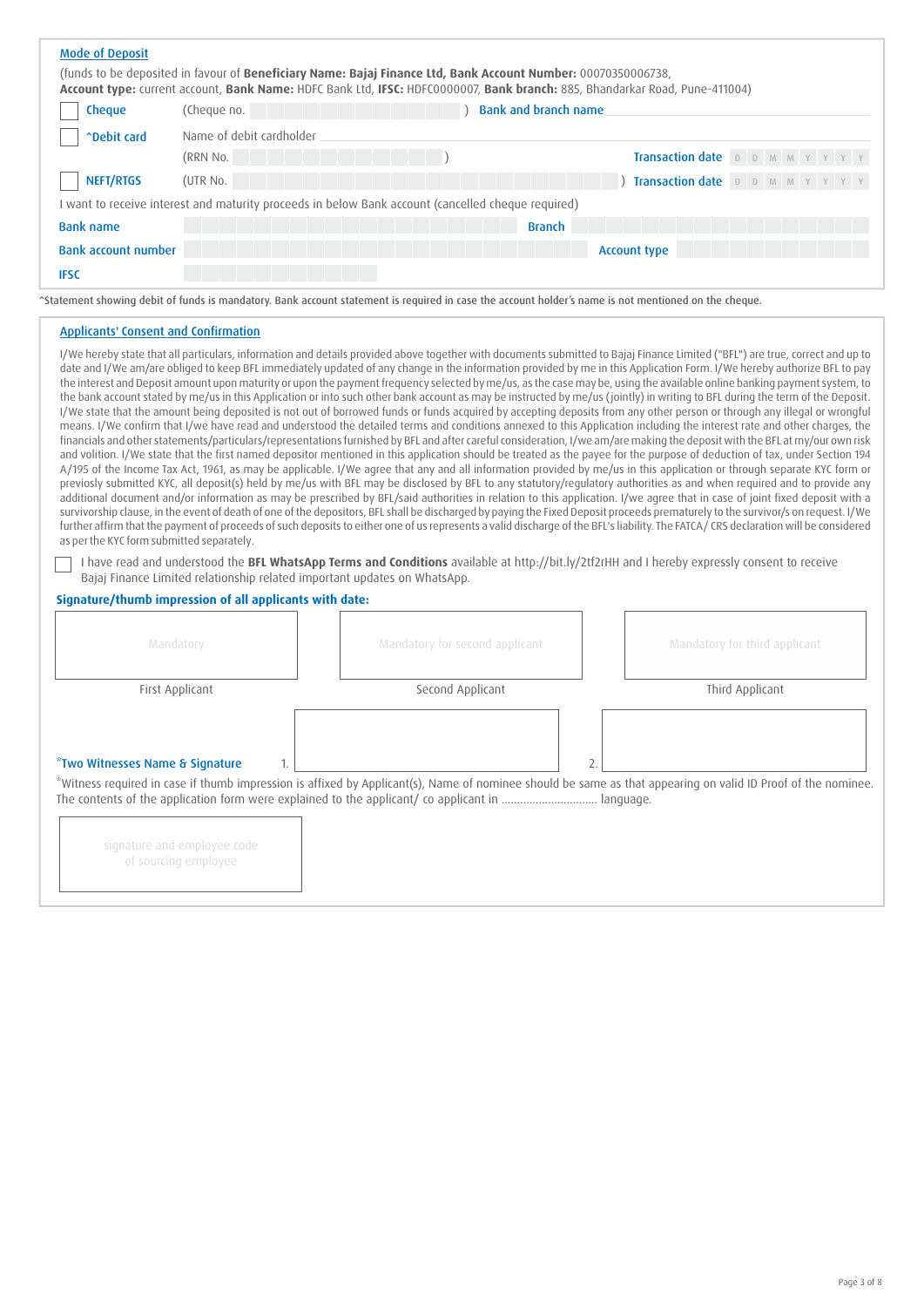|                                  | Customer ID:   |                                                                                                                                                                                                                                                                                                                                                                                                                                                                                                                                                                                                                                                                                                                                                                                                                                                                            | 'FORM NO. 15G'                               |                                                                                                                                                                                     |                                                                                                 |
|----------------------------------|----------------|----------------------------------------------------------------------------------------------------------------------------------------------------------------------------------------------------------------------------------------------------------------------------------------------------------------------------------------------------------------------------------------------------------------------------------------------------------------------------------------------------------------------------------------------------------------------------------------------------------------------------------------------------------------------------------------------------------------------------------------------------------------------------------------------------------------------------------------------------------------------------|----------------------------------------------|-------------------------------------------------------------------------------------------------------------------------------------------------------------------------------------|-------------------------------------------------------------------------------------------------|
|                                  |                | <b>Application Form No.:</b>                                                                                                                                                                                                                                                                                                                                                                                                                                                                                                                                                                                                                                                                                                                                                                                                                                               | [See section 197A(1), 197A(1A) and rule 29C] |                                                                                                                                                                                     |                                                                                                 |
|                                  |                |                                                                                                                                                                                                                                                                                                                                                                                                                                                                                                                                                                                                                                                                                                                                                                                                                                                                            |                                              | Declaration under section 197A (1) and section 197A(1A) to be made by an individual or a person<br>(not being a company or firm) claiming certain incomes without deduction of tax. |                                                                                                 |
|                                  |                |                                                                                                                                                                                                                                                                                                                                                                                                                                                                                                                                                                                                                                                                                                                                                                                                                                                                            | PART I                                       |                                                                                                                                                                                     |                                                                                                 |
|                                  |                |                                                                                                                                                                                                                                                                                                                                                                                                                                                                                                                                                                                                                                                                                                                                                                                                                                                                            |                                              |                                                                                                                                                                                     |                                                                                                 |
|                                  |                | 3. Status (tick whichever applicable): INDIVIDUAL                                                                                                                                                                                                                                                                                                                                                                                                                                                                                                                                                                                                                                                                                                                                                                                                                          |                                              | 4. Previous year (P.Y.) (for which declaration is being made): 20  - 20                                                                                                             |                                                                                                 |
|                                  |                |                                                                                                                                                                                                                                                                                                                                                                                                                                                                                                                                                                                                                                                                                                                                                                                                                                                                            |                                              |                                                                                                                                                                                     |                                                                                                 |
|                                  |                | 5. Residential Status (tick whichever applicable): Indian/Other 6. Complete address including PIN code:                                                                                                                                                                                                                                                                                                                                                                                                                                                                                                                                                                                                                                                                                                                                                                    |                                              |                                                                                                                                                                                     |                                                                                                 |
|                                  |                |                                                                                                                                                                                                                                                                                                                                                                                                                                                                                                                                                                                                                                                                                                                                                                                                                                                                            |                                              |                                                                                                                                                                                     |                                                                                                 |
|                                  |                |                                                                                                                                                                                                                                                                                                                                                                                                                                                                                                                                                                                                                                                                                                                                                                                                                                                                            |                                              |                                                                                                                                                                                     |                                                                                                 |
|                                  |                | 10. Estimated income for which this declaration is made                                                                                                                                                                                                                                                                                                                                                                                                                                                                                                                                                                                                                                                                                                                                                                                                                    |                                              |                                                                                                                                                                                     |                                                                                                 |
|                                  |                | 11. Estimated total income of the P.Y. in which income mentioned in column 10 to be included                                                                                                                                                                                                                                                                                                                                                                                                                                                                                                                                                                                                                                                                                                                                                                               |                                              |                                                                                                                                                                                     |                                                                                                 |
|                                  |                |                                                                                                                                                                                                                                                                                                                                                                                                                                                                                                                                                                                                                                                                                                                                                                                                                                                                            |                                              |                                                                                                                                                                                     |                                                                                                 |
|                                  |                |                                                                                                                                                                                                                                                                                                                                                                                                                                                                                                                                                                                                                                                                                                                                                                                                                                                                            |                                              |                                                                                                                                                                                     |                                                                                                 |
|                                  |                | 13. Details of income for which the declaration is filed                                                                                                                                                                                                                                                                                                                                                                                                                                                                                                                                                                                                                                                                                                                                                                                                                   |                                              |                                                                                                                                                                                     |                                                                                                 |
|                                  | Sr. no.        | Identification number of relevant investment/account, etc.8                                                                                                                                                                                                                                                                                                                                                                                                                                                                                                                                                                                                                                                                                                                                                                                                                | Nature of income                             | Section under which tax is deductible                                                                                                                                               | Amount of income                                                                                |
|                                  | $\mathbf{1}$   |                                                                                                                                                                                                                                                                                                                                                                                                                                                                                                                                                                                                                                                                                                                                                                                                                                                                            | <b>Fixed Deposit Interest</b>                | 194 A                                                                                                                                                                               |                                                                                                 |
|                                  | $\overline{2}$ |                                                                                                                                                                                                                                                                                                                                                                                                                                                                                                                                                                                                                                                                                                                                                                                                                                                                            | Fixed Deposit Interest                       | 194 A                                                                                                                                                                               |                                                                                                 |
|                                  | 3              |                                                                                                                                                                                                                                                                                                                                                                                                                                                                                                                                                                                                                                                                                                                                                                                                                                                                            | Fixed Deposit Interest                       | 194 A                                                                                                                                                                               |                                                                                                 |
|                                  | $\overline{4}$ |                                                                                                                                                                                                                                                                                                                                                                                                                                                                                                                                                                                                                                                                                                                                                                                                                                                                            | Fixed Deposit Interest                       | 194 A                                                                                                                                                                               |                                                                                                 |
|                                  |                |                                                                                                                                                                                                                                                                                                                                                                                                                                                                                                                                                                                                                                                                                                                                                                                                                                                                            |                                              | complete and is truly stated. "I/We declare that the incomes referred to in this form are not includible in the total income of any other person under sections 60 to 64 of the     |                                                                                                 |
|                                  |                | Income- tax Act, 1961. "I/We further declare that the tax "on my/our estimated total income including "income/incomes referred to in point 10 "and aggregate amount of<br>*income/incomes referred to in point 13 computed in accordance with the provisions of the Income-tax Act, 1961, for the previous year ending on 31.03 relevant to<br>the assessment year 20 20 will be nil. "I/We also declare that "my/our "income/incomes referred to in column 11 "and the aggregate amount of "income/incomes<br>referred to in column 13 for the previous year ending on 31.03 relevant to the assessment year 20 20 will not exceed the maximum amount which is not                                                                                                                                                                                                        |                                              |                                                                                                                                                                                     |                                                                                                 |
|                                  |                | chargeable to income-tax.                                                                                                                                                                                                                                                                                                                                                                                                                                                                                                                                                                                                                                                                                                                                                                                                                                                  |                                              |                                                                                                                                                                                     | Signature of declarant<br>(First applicant)                                                     |
|                                  |                |                                                                                                                                                                                                                                                                                                                                                                                                                                                                                                                                                                                                                                                                                                                                                                                                                                                                            | PART II                                      |                                                                                                                                                                                     |                                                                                                 |
|                                  |                |                                                                                                                                                                                                                                                                                                                                                                                                                                                                                                                                                                                                                                                                                                                                                                                                                                                                            |                                              | [To be filled by the person responsible for paying the income referred to in column 11 of Part I]                                                                                   |                                                                                                 |
|                                  |                | Name of the person responsible for paying BAJAJ FINANCE LIMITED                                                                                                                                                                                                                                                                                                                                                                                                                                                                                                                                                                                                                                                                                                                                                                                                            |                                              | Unique Identification No.                                                                                                                                                           |                                                                                                 |
|                                  |                | PAN of the person responsible for paying <b>AABCB1518L</b>                                                                                                                                                                                                                                                                                                                                                                                                                                                                                                                                                                                                                                                                                                                                                                                                                 |                                              |                                                                                                                                                                                     |                                                                                                 |
|                                  |                | Complete Address: 4TH FLOOR, BAJAJ FINSERV CORPORATE OFFICE, OFF PUNE AHMEDNAGAR ROAD, VIMAN NAGAR, PUNE - 411014<br>TAN of the person responsible for paying: PNEB00001B                                                                                                                                                                                                                                                                                                                                                                                                                                                                                                                                                                                                                                                                                                  |                                              |                                                                                                                                                                                     |                                                                                                 |
|                                  |                | Telephone No. (with STD Code) and Mobile No.020-30405060                                                                                                                                                                                                                                                                                                                                                                                                                                                                                                                                                                                                                                                                                                                                                                                                                   | Amount of income paid Gross Interest for FY. |                                                                                                                                                                                     |                                                                                                 |
|                                  |                | Date on which Declaration is received $\boxed{0}$ $\boxed{0}$                                                                                                                                                                                                                                                                                                                                                                                                                                                                                                                                                                                                                                                                                                                                                                                                              |                                              | Date on which the income has been paid/credited (DD/MM/YYYY) $\boxed{0}$                                                                                                            |                                                                                                 |
|                                  |                |                                                                                                                                                                                                                                                                                                                                                                                                                                                                                                                                                                                                                                                                                                                                                                                                                                                                            |                                              |                                                                                                                                                                                     |                                                                                                 |
|                                  |                |                                                                                                                                                                                                                                                                                                                                                                                                                                                                                                                                                                                                                                                                                                                                                                                                                                                                            |                                              |                                                                                                                                                                                     | Signature of the person responsible<br>for paying the income referred to in column 10 of Part I |
|                                  |                | *Delete whichever is not applicable                                                                                                                                                                                                                                                                                                                                                                                                                                                                                                                                                                                                                                                                                                                                                                                                                                        |                                              |                                                                                                                                                                                     |                                                                                                 |
| 1.<br>2.<br>3.<br>4.<br>5.<br>9. |                | As per provisions of section 206AA(2), the declaration under section 197A(1) or 197A(1A) shall be invalid if the declarant fails to furnish his valid Permanent Account Number (PAN). Declaration can be furnished by<br>an individual under section 197A(1) and a person (other than a company or a firm) under section 197A(1A).<br>Enter the name of the declarant<br>Enter the PAN of the declarant<br>Tick whichever status is applicable<br>The financial year to which the income pertains.<br>Please mention the residential status as per the provisions of section 6 of the Income-tax Act, 1961.<br>6-8. Enter residential address and contact details<br>Please mention 'Yes' if assessed to tax under the provisions of Income-tax Act, 1961 for any of the assessment year out of six assessment years preceding the year in which the declaration is filed. |                                              |                                                                                                                                                                                     |                                                                                                 |

Before signing the declaration/verification, the declarant should satisfy himself that the information furnished in this form is true, correct and complete in all respects. Any person making a false statement in the declaration shall be liable to prosecution under section 277 of the Income-tax Act, 1961 and on conviction be punishable-

a. In a case where tax sought to be evaded exceeds twenty-five lac rupees, with rigorous imprisonment which shall not be less than six months but which may extend to seven years and with fine; b. In any other case, with rigorous imprisonment which shall not be less than three months but which may extend to two years and with fine.

The person responsible for paying the income referred to in column 10 of Part I shall allot a unique identification number to all the Form No. 15G received by him during a quarter of the financial year and report this reference number along with the particulars prescribed in rule 31A(4)(vii) of the Income-tax Rules, 1962 in the TDS statement furnished for the same quarter. In case the person has also received Form No.15H during the same quarter, please allot separate series of serial number for Form No. 15G and Form No. 15H.

The person responsible for paying the income referred to in column 10 of Part I shall not accept the declaration where the amount of income of the nature referred to in sub-section (1) or sub-section (1A) of section 197A or the aggregate of the amounts of such income credited or paid or likely to be credited or paid during the previous year in which such income is to be included exceeds the maximum amount which is not chargeable to tax. For deciding the eligibility, he is required to verify income or the aggregate amount of incomes, as the case may be, reported by the declarant in columns 10 and 12.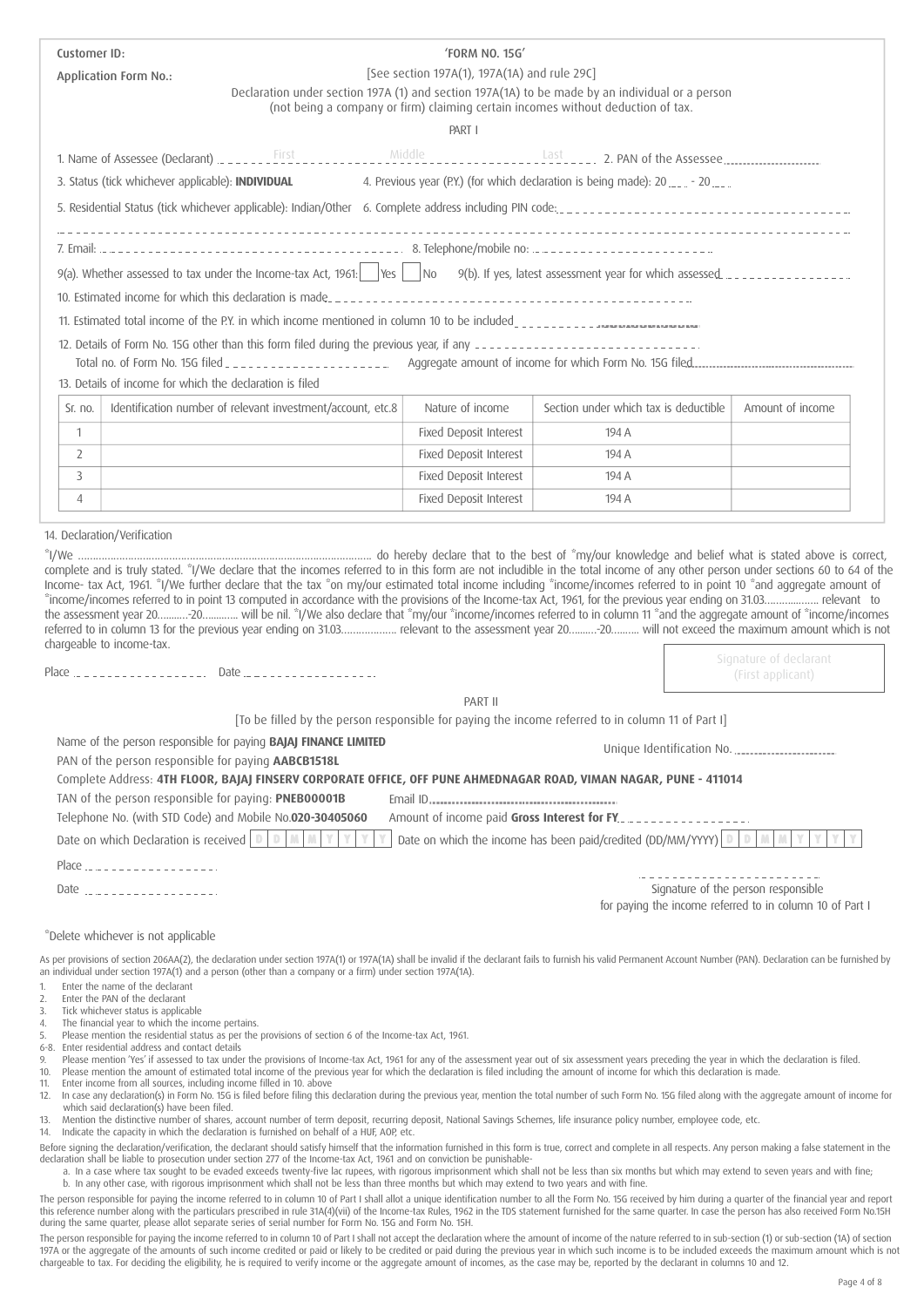| Customer ID: |                                                                                                                                                                                                                                                                                                                                                | 'FORM NO. 15H'                               |                                                                                                                                                               |                                                          |
|--------------|------------------------------------------------------------------------------------------------------------------------------------------------------------------------------------------------------------------------------------------------------------------------------------------------------------------------------------------------|----------------------------------------------|---------------------------------------------------------------------------------------------------------------------------------------------------------------|----------------------------------------------------------|
|              | <b>Application Form No.:</b>                                                                                                                                                                                                                                                                                                                   | [See section 197A(1), 197A(1A) and rule 29C] |                                                                                                                                                               |                                                          |
|              |                                                                                                                                                                                                                                                                                                                                                | PART I                                       | Declaration under section 197A(1C) to be made by an individual who is of the age of<br>sixty years or more claiming certain incomes without deduction of tax. |                                                          |
|              |                                                                                                                                                                                                                                                                                                                                                |                                              |                                                                                                                                                               |                                                          |
|              | 3. Status (tick whichever applicable): INDIVIDUAL                                                                                                                                                                                                                                                                                              |                                              | 4. Previous year (P.Y.) (for which declaration is being made): 20  - 20                                                                                       |                                                          |
|              |                                                                                                                                                                                                                                                                                                                                                |                                              |                                                                                                                                                               |                                                          |
|              |                                                                                                                                                                                                                                                                                                                                                |                                              |                                                                                                                                                               |                                                          |
|              |                                                                                                                                                                                                                                                                                                                                                |                                              |                                                                                                                                                               |                                                          |
|              |                                                                                                                                                                                                                                                                                                                                                |                                              |                                                                                                                                                               |                                                          |
|              | 10. Estimated income for which this declaration is made                                                                                                                                                                                                                                                                                        |                                              |                                                                                                                                                               |                                                          |
|              |                                                                                                                                                                                                                                                                                                                                                |                                              |                                                                                                                                                               |                                                          |
|              | 12. Details of Form No. 15H other than this form filed during the previous year, if any ------------------------------<br>13. Details of income for which the declaration is filed                                                                                                                                                             |                                              |                                                                                                                                                               |                                                          |
| Sr. no.      | Identification number of relevant investment/account, etc.8                                                                                                                                                                                                                                                                                    | Nature of income                             | Section under which tax is deductible                                                                                                                         | Amount of income                                         |
| $\mathbf{1}$ |                                                                                                                                                                                                                                                                                                                                                | Fixed Deposit Interest                       | 194 A                                                                                                                                                         |                                                          |
| 2            |                                                                                                                                                                                                                                                                                                                                                | Fixed Deposit Interest                       | 194 A                                                                                                                                                         |                                                          |
| 3            |                                                                                                                                                                                                                                                                                                                                                | Fixed Deposit Interest                       | 194 A                                                                                                                                                         |                                                          |
| 4            |                                                                                                                                                                                                                                                                                                                                                | Fixed Deposit Interest                       | 194 A                                                                                                                                                         |                                                          |
|              |                                                                                                                                                                                                                                                                                                                                                |                                              |                                                                                                                                                               |                                                          |
|              | the assessment year 20 20 will be nil. "I/We also declare that "my/our "income/incomes referred to in column 11 "and the aggregate amount of "income/incomes<br>referred to in column 13 for the previous year ending on 31.03 relevant to the assessment year 20 vill not exceed the maximum amount which is not<br>chargeable to income-tax. |                                              |                                                                                                                                                               |                                                          |
|              |                                                                                                                                                                                                                                                                                                                                                |                                              |                                                                                                                                                               | Signature of declarant<br>(First applicant)              |
|              |                                                                                                                                                                                                                                                                                                                                                | PART II                                      |                                                                                                                                                               |                                                          |
|              | Name of the person responsible for paying <b>BAJAJ FINANCE LIMITED</b>                                                                                                                                                                                                                                                                         |                                              | [To be filled by the person responsible for paying the income referred to in column 11 of Part I]                                                             |                                                          |
|              | PAN of the person responsible for paying AABCB1518L                                                                                                                                                                                                                                                                                            |                                              | Unique Identification No.                                                                                                                                     |                                                          |
|              | Complete Address: 4TH FLOOR, BAJAJ FINSERV CORPORATE OFFICE, OFF PUNE AHMEDNAGAR ROAD, VIMAN NAGAR, PUNE - 411014                                                                                                                                                                                                                              |                                              |                                                                                                                                                               |                                                          |
|              | TAN of the person responsible for paying: PNEB00001B                                                                                                                                                                                                                                                                                           |                                              |                                                                                                                                                               |                                                          |
|              | Telephone No. (with STD Code) and Mobile No.020-30405060<br>Date on which Declaration is received $\left  \ \mathbb{D} \ \right $<br>$\mathbb{D}$                                                                                                                                                                                              | Amount of income paid Gross Interest for FY. | Date on which the income has been paid/credited (DD/MM/YYYY) $\Box$                                                                                           |                                                          |
|              | Place                                                                                                                                                                                                                                                                                                                                          |                                              |                                                                                                                                                               |                                                          |
|              |                                                                                                                                                                                                                                                                                                                                                |                                              |                                                                                                                                                               | Signature of the person responsible                      |
|              |                                                                                                                                                                                                                                                                                                                                                |                                              |                                                                                                                                                               | for paying the income referred to in column 10 of Part I |
|              | *Delete whichever is not applicable                                                                                                                                                                                                                                                                                                            |                                              |                                                                                                                                                               |                                                          |
|              | As per provisions of section 206AA(2), the declaration under section 197A(1) or 197A(1A) shall be invalid if the declarant fails to furnish his valid Permanent Account Number (PAN). Declaration can be furnished by<br>an individual under section 197A(1) and a person (other than a company or a firm) under section 197A(1A).             |                                              |                                                                                                                                                               |                                                          |
| 1.           | Enter the name of the declarant                                                                                                                                                                                                                                                                                                                |                                              |                                                                                                                                                               |                                                          |
| 2.<br>3.     | Enter the PAN of the declarant<br>Tick whichever status is applicable                                                                                                                                                                                                                                                                          |                                              |                                                                                                                                                               |                                                          |
| 4.<br>5.     | The financial year to which the income pertains.<br>Please mention the residential status as per the provisions of section 6 of the Income-tax Act, 1961.                                                                                                                                                                                      |                                              |                                                                                                                                                               |                                                          |
| 9.           | 6-8. Enter residential address and contact details<br>Please mention 'Yes' if assessed to tax under the provisions of Income-tax Act, 1961 for any of the assessment year out of six assessment years preceding the year in which the declaration is filed.                                                                                    |                                              |                                                                                                                                                               |                                                          |
| 11.          | 10. Please mention the amount of estimated total income of the previous year for which the declaration is filed including the amount of income for which this declaration is made.<br>Enter income from all sources, including income filled in 10. above                                                                                      |                                              |                                                                                                                                                               |                                                          |
|              | 12. In case any declaration(s) in Form No. 15H is filed before filing this declaration during the previous year, mention the total number of such Form No. 15H filed along with the aggregate amount of income for<br>which said declaration(s) have been filed.                                                                               |                                              |                                                                                                                                                               |                                                          |
| 13.<br>14.   | Mention the distinctive number of shares, account number of term deposit, recurring deposit, National Savings Schemes, life insurance policy number, employee code, etc.<br>Indicate the capacity in which the declaration is furnished on behalf of a HUF, AOP, etc.                                                                          |                                              |                                                                                                                                                               |                                                          |

Before signing the declaration/verification, the declarant should satisfy himself that the information furnished in this form is true, correct and complete in all respects. Any person making a false statement in the declaration shall be liable to prosecution under section 277 of the Income-tax Act, 1961 and on conviction be punishable-

a. In a case where tax sought to be evaded exceeds twenty-five lac rupees, with rigorous imprisonment which shall not be less than six months but which may extend to seven years and with fine; b. In any other case, with rigorous imprisonment which shall not be less than three months but which may extend to two years and with fine.

The person responsible for paying the income referred to in column 10 of Part I shall allot a unique identification number to all the Form No. 15H received by him during a quarter of the financial year and report this reference number along with the particulars prescribed in rule 31A(4)(vii) of the Income-tax Rules, 1962 in the TDS statement furnished for the same quarter. In case the person has also received Form No.15H during the same quarter, please allot separate series of serial number for Form No. 15G and Form No. 15H.

The person responsible for paying the income referred to in column 10 of Part I shall not accept the declaration where the amount of income of the nature referred to in sub-section (1) or sub-section (1A) of section 197A or the aggregate of the amounts of such income credited or paid or likely to be credited or paid during the previous year in which such income is to be included exceeds the maximum amount which is not chargeable to tax. For deciding the eligibility, he is required to verify income or the aggregate amount of incomes, as the case may be, reported by the declarant in columns 10 and 12.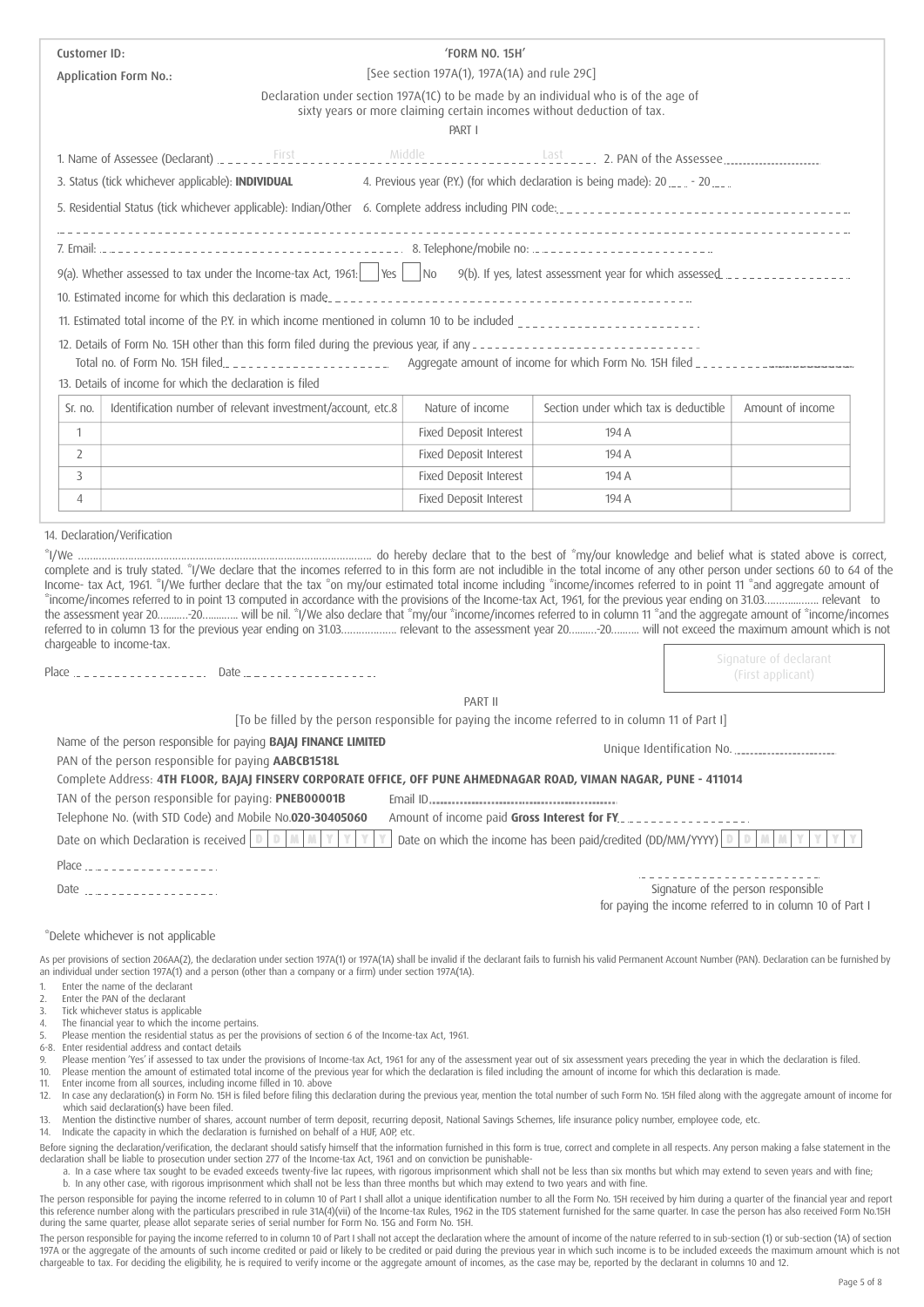# **BAJAJ FINANCE LIMITED**

CIN-L65910MH1987PLC042961 Registered Office: Akurdi, Pune 411 035

Corporate Office: 4th Floor, Bajaj Finsery Corporate Office, Off Pune-Ahmednagar Road, Viman Nagar, Pune 411 014

### FIXED DEPOSIT SCHEMES

'FAAA/Stable' rating by CRISIL AND 'MAAA (Stable)' rating by ICRA.'

The abovementioned ratings indicate highest degree of safety with regard to timely payment of interest and principal on the instrument.

### **Annualised rate of Interest per annum valid up to** `**5 Crores per deposit (w.e.f. July 04, 2020)**

|           | <b>Minimum</b>                      | Non-Cumulative<br><b>Cumulative</b> |                |                  |                    |          |
|-----------|-------------------------------------|-------------------------------------|----------------|------------------|--------------------|----------|
|           | Tenor in months<br>deposit (in Rs.) |                                     | <b>Monthly</b> | <b>Ouarterly</b> | <b>Half Yearly</b> | Annual   |
| $12 - 23$ |                                     | 6.90%                               | 6.69%          | 6.73%            | 6.79%              | $6.90\%$ |
| $24 - 35$ | 25,000                              | 7.00%                               | 6.79%          | 6.82%            | 6.88%              | 7.00%    |
| $36 - 60$ |                                     | 7.10%                               | 6.88%          | 6.92%            | 6.98%              | 7.10%    |

a) Minimum deposit size is as specified above.

- b)(I) Individual depositor or primary depositor, falling under special category of<br>Senior citizens, (i.e. persons more than 60 years of age, subject to provision<br>of proof of age) will be eligible for additional interest at Shri D
- (ii) Individual depositor applying for deposit through online mode (where entire journey is concluded through o<br>entire journey is concluded through online mode) will be eligible for<br>additional interest at the rate of upto ₹5 (five) crore;
	- Depositor will be eligible for only **one** of the special category benefits mentioned above in point no.(b)(I) to (ii). (Non-
- c)Depositor(s) (individual depositors only and does not include entities)<br>intending to renew the FDR upon maturity will be eligible for additional rate of<br>upto 0.10% p.a. for deposit size up to ₹5 Crore. Additional rate wi above the applicable rate of interest/card rate. In case of online renewal, only renewal benefit will be applicable.
- d)Rate of interest for bulk deposits for more than ₹5 Crore per deposit may vary from the published card rate and will be decided on case to case basis but
- within the cap on Rate of Interest specified by the Reserve Bank of India.<br>e)The Company will make repayment of deposit on the date of maturity of such<br>deposit unless it receives any request for renewal within the period before the date of maturity. The payment will be made through NEFT or RTGS or account payee cheque (in case of rejection of transfer by NEFT/RTGS) to the bank account of the depositor mentioned in the deposit application form.
- f) The depositor(s) should submit a written request for renewal of the Deposit (or a portion thereof) so as to reach BFL atleast 3 (three) business days before maturity date of the Deposit. The written request can be submitted at nearest branch of the Company or sending by post/courier to the Company or to the<br>independent financial advisors or national distributors empaneled with the<br>Company. No requests for renewal of Deposit shall be accepted post the<br>ab Deposit application form duly filled in and signed by all the Deposit holders.<br>Renewal of Deposits will be subject to the rate of interest and other terms &<br>conditions prevailing on the date of renewal. FDR of the existing its maturity date.
- g)In case where the depositor(s) has opted for renewal of deposit through FD application form, however, wishes to cancel the renewal request, the depositor(s) should submit a specific written request so as to reach the<br>Company atleast 3 (three) business days before maturity date of the Deposit.<br>The written request can be submitted at nearest branch of the Company or sending by post/ courier to the Company or to the independent financial advisors or national distributors empaneled with the Company. No requests shall be accepted post the above-mentioned period.

Particulars to be furnished as per the Non-Banking Financial Companies & Miscellaneous Non-Banking Companies (Advertisement) Rules, 1977 as amended.

### **A. Name of the Company: BAJAJ FINANCE LTD. B. Date of Incorporation: 25th March, 1987**

**C. Profits/Dividends:**

Profits of the Company before and after making provisions for tax, for the three financial years immediately preceding the date of the advertisement and the dividends declared by the Company in respect of the said years.

|                       |                            |                  | (₹in Crore)   |
|-----------------------|----------------------------|------------------|---------------|
| <b>Financial Year</b> | <b>Profit (Standalone)</b> | Dividend         |               |
| ended on              | <b>Before Tax</b>          | <b>After Tax</b> | $\frac{0}{0}$ |
| 31.03.2017            | 2.817.52                   | 1.836.55         | 180           |
| 31.03.2018            | 4.056.36                   | 2.646.70         | 200           |
| 31.03.2019            | 6.035.30                   | 3.890.34         | 300           |

**D. Brief particulars of the management of the Company:** The Company is managed by the Managing Director, subject to the control and<br>supervision of the Board of Directors. The Managing Director is entrusted with<br>necessarypowersformanaging.the.business.and.affairs.of.the.Company.

### **E. Names, addresses and occupations of Directors:**

| <b>NAME</b>           | <b>ADDRESS</b>                                | <b>OCCUPATION</b> | Other equity                               |
|-----------------------|-----------------------------------------------|-------------------|--------------------------------------------|
| Shri Rahul Baiai      | Baiai Vihar Colony, Mumbai-Pune Road,         | Industrialist     | <b>Total assets</b>                        |
| (Chairman)            | Akurdi, Pune 411 035.                         |                   | <b>Total liabilities and equity</b>        |
| Shri Sanjiv Bajaj     | Baiai Vihar Colony, Mumbai-Pune Road,         | Industrialist     |                                            |
| (Vice Chairman)       | Akurdi, Pune 411 035.                         |                   | <b>Contingent Liabilities (Standalone)</b> |
| Shri Rajeev Jain      | D-2, Ivy Glen, Marigold Premises, Kalyani     | Service           |                                            |
| (Managing Director)   | Nagar, Pune 411 014.                          |                   | <b>Particulars</b>                         |
| Shri Madhur Baiai     | Bungalow No. 3, Bajaj Vihar Colony,           | Industrialist     |                                            |
| (Non-Executive        | Mumbai-Pune Road, Akurdi,                     |                   |                                            |
| Director)             | Pune 411 035                                  |                   | Disputed claims against the Company not    |
| Shri Rajiv Bajaj      | 34/35. Yog Koregaon Park, Lane No. 2. Pune    | Industrialist     | acknowledged as debts                      |
| (Non-Executive        | 411 001.                                      |                   | VAT matters under appeal                   |
| Director)             |                                               |                   |                                            |
| Shri Dipak Poddar     | Brij Kutir, Rungta Lane, 17th floor, Off      | Industrialist     | ESI matters under appeal                   |
| (Non-Executive and    | Nepean Sea Road, Mumbai 400 026.              |                   | Service tax matters under appeal           |
| Independent Director) |                                               |                   |                                            |
| Shri Ranjan Sanghi    | Flat No. 21, Mistry Court, 4th Floor, Dinshaw | <b>Business</b>   | - On interest subsidy                      |
| (Non-Executive and    | Vachha Rd: Mumbai 400 020.                    |                   |                                            |
| Independent Director) |                                               |                   |                                            |

| 6.88%                                                                    | 697%                                                                                      | 6.98%           | 7.10%                                         |
|--------------------------------------------------------------------------|-------------------------------------------------------------------------------------------|-----------------|-----------------------------------------------|
| <b>NAME</b>                                                              | <b>ADDRESS</b>                                                                            |                 | <b>OCCUPATION</b>                             |
| Shri D I Balaii Rao<br>(Non-Executive and<br>Independent Director)       | D-103 Adarsh Residency, 47 Cross,<br>2nd Main, 8th Block, Jayanagar, Bangalore<br>560 082 | Professional    |                                               |
| Dr. Omkar Goswami<br>(Non-Executive and<br>Independent Director)         | E-121. Masiid Moth. First Floor. Greater<br>Kailash 3. New Delhi - 110 048.               | Fronomist       |                                               |
| Dr. Gita Piramal<br>(Non-Executive and<br>Independent Director)          | Piramal House, 6th Floor, 61, Pochkhanwala<br>Road, Worli, Mumbai 400 025.                | <b>Business</b> |                                               |
| Dr Naushad Forbes<br>(Non-Executive and<br>Independent Director)         | 74 Koregaon Park.Pune - 411 001                                                           |                 | <b>Business</b>                               |
| Shri Anami Naravan<br>Rov<br>(Non-Executive and<br>Independent Director) | 62 Sagar Tarang, Worli Sea Face,<br>Mumbai 400 030.                                       |                 | Social Entrepreneur,<br>Retired Civil Servant |

### **F. Summarised Financial Position of the Company (standalone) as appearing in J**. The Company declares as under: **the two latest audited balance sheets:** (₹in Crore)

|                                                 | As at<br>31 March 2019 | As at<br>31 March 2018 |
|-------------------------------------------------|------------------------|------------------------|
|                                                 |                        |                        |
| <b>ASSETS</b><br><b>Financial assets</b>        |                        |                        |
| Cash and cash equivalents                       | 240.00                 | 227.33                 |
| Bank balances other than (a) above Receivables  | 1.69                   | 1.49                   |
| Trade receivables                               | 805.38                 | 585.21                 |
| Other receivables                               | 86.59                  | 53.64                  |
| Loans                                           | 95,181.26              | 75,532.88              |
| Investments                                     | 10,370.41              | 3,653.46               |
| Other financial assets                          | 297.04                 | 254.79                 |
| <b>Total financial assets</b>                   | 1,06,982.37            | 80,308.80              |
| <b>Non-financial assets</b>                     |                        |                        |
| Current tax assets (net)                        | 147.80                 | 24.28                  |
| Deferred tax assets (net)                       | 660.83                 | 762.98                 |
| Property, plant and equipment                   | 495.84                 | 343.87                 |
| Intangible assets                               | 158.49                 | 120.79                 |
| Other non-financial assets                      | 54.54                  | 54.71                  |
| <b>Total non-financial assets</b>               | 1,517.50               | 1,306.63               |
| <b>Total assets</b>                             | 1,08,499.87            | 81,615.43              |
| <b>LIABILITIES AND EQUITY</b>                   |                        |                        |
| <b>Liabilities</b>                              |                        |                        |
| <b>Financial liabilities</b>                    |                        |                        |
| Pavables                                        |                        |                        |
| Trade payables                                  |                        |                        |
| -Total outstanding dues of micro enterprises    | 0.44                   | 0.43                   |
| and small enterprises                           |                        |                        |
| -Total outstanding dues of creditors other than | 547.25                 | 438.89                 |
| micro enterprises and small enterprises         |                        |                        |
| Other payables                                  |                        |                        |
| -Total outstanding dues of micro enterprises    |                        |                        |
| and small enterprises                           |                        |                        |
| -Total outstanding dues of creditors other than | 218.64                 | 169.94                 |
| micro enterprises and small enterprises         |                        |                        |
| Debt securities                                 | 39,048.97              | 31,528.94              |
| Borrowings (other than debt securities)         | 29,970.67              | 20,169.36              |
| Deposits                                        | 13,193.01              | 7,792.87               |
| Subordinated debts                              | 4,139.07               | 4,138.16               |
| Other financial liabilities                     | 1,411.81               | 1,249.38               |
| <b>Total financial liabilities</b>              | 88,529.86              | 65,487.97              |
| <b>Non-financial liabilities</b>                |                        |                        |
| Current tax liabilities (net)                   | 22.37                  | 24.87                  |
| Provisions                                      | 68.88                  | 61.71                  |
| Other non-financial liabilities                 | 315.13                 | 223.67                 |
| <b>Total non-financial liabilities</b>          | 406.38                 | 310.25                 |
|                                                 |                        |                        |
| <b>Equity</b>                                   |                        |                        |
| Equity share capital<br>Other equity            | 115.37<br>19,448.26    | 115.03<br>15,702.18    |
| <b>Total assets</b>                             | 19,563.63              | 15,817.21              |
| <b>Total liabilities and equity</b>             | 1,08,499.87            | 81.615.43              |
| Contingent Liabilities (Standalone)             |                        |                        |
|                                                 | As at                  | As at                  |
| <b>Particulars</b>                              | 31 March 2019          | 31 March 2018          |

| <b>Particulars</b>                     | As at<br>31 March 2019 | As at<br>31 March 2018 |  |
|----------------------------------------|------------------------|------------------------|--|
| - On penal interest/ charges           | 245.19                 |                        |  |
| - On others                            | 5.45                   | 3.11                   |  |
| Income tax matters:                    |                        |                        |  |
| - Appeals by the Company               | 0.32                   | 8.90                   |  |
| - Appeals by the Income tax department | 0.24                   | 32.98                  |  |

The Company has adopted Indian Accounting Standards ('Ind AS') notified under Section 133 of the Companies Act 2013 ('the Act') read with the Companies (Indian Accounting<br>Standards) Rules, 2015 from 1 April 2018 and the effective date of such transition is 1 April<br>2017. Such transition has been carried out **Professional** 

**G.** a) Amount which the Company can raise by way of Deposits as per Non Banking Financial Companies Acceptance of Public Deposits (Reserve Bank) Directions, 2016 : ₹28,116.47 Crore

b) The aggregate of deposits actually held as on 31.03.2019 : ₹13,193.01 Crore

**H**. The aggregate dues from the facilities, both fund and non-fund based, extended to, the companies in the same group or other entities or business ventures in which the<br>Director/Company are holding substantial interest are ₹61.95 crore (Bajaj Allianz<br>General Insurance Company - ₹11.77 Cr, Bajaj Allianz Lif

**I**. The Company has no overdue deposits other than unclaimed deposits.

i) The Company has complied with the provisions of the directions applicable to it.

ii) The compliance with the directions does not imply that the repayment of Deposits is guaranteed by the Reserve Bank of India.

iii) The deposits accepted by the Company are unsecured and rank pari passu with other unsecured liabilities.

ir) The deposits solicited by the Company are not insured.<br>
y) The Financial position of the Company as disclosed and the representations made in<br>
the deposit application form are true and correct. The Company and its Boar

**K**. The deposits shall also be subject to the terms and conditions as per the deposit application form.

L. Deposits may be withdrawn prior to the date of maturity subject to the regulations of<br>the Reserve Bank of India in this regard. Please note that premature withdrawal of<br>Deposit (including death cases) is subject to the

a) Upto 3 months from date of deposit: Withdrawal is not permitted

b) After 3 months but before 6 months: Interest shall not be payable

c) After 6 months but before the date of maturity: The rate of interest shall be 2% lower than the rate specified for the period during which the scheme has run. In<br>case of no rate being specified for the deposit period, interest rate payable shall be<br>3% lower than the lowest rate offered by BFL.

**M**.The Business carried on by the Company and its subsidiaries with details of branches or units if any:

1. Business carried on by the Company and its branches:<br>
Figuresia carried only the Company and its branching, small than financing, personal loans, consumer dirabitancing, small business loans, ions against securities and Raichur, Raipur, Rajahmundry, Rajayrunagar, Rajkot, Rajnandangaon, Rajpura,<br>Ranaghat, Ranchi, Ratlam, Ratnagiri, Rewa, Rohtak, Ropar, Rourkela, Salem, Sangli,<br>Satara, Satna, Sehore, Shimla, Shimoga, Siliguri, Sirsa, Solapu Varanasi, Vidisha, Vijayawada, Vizag, Vizianagram, Wani, Warangal, Wardha, Warud, Washim, Yavatmal and all other branches mentioned on the official website page www.bajajfinserv.in=> Scroll to bottom of the webpage=>Contact us=>Visit our branch or by directly clicking https://www.bajajfinserv.in/branch-locator

2. Business carried on by the subsidiaries of the Company:

| <b>2010</b>  |            |                                         |                                                                     |                                                |
|--------------|------------|-----------------------------------------|---------------------------------------------------------------------|------------------------------------------------|
| 31.27        | Sr.<br>No. | Name of subsidiary                      | <b>Address of</b><br>registered office                              | <b>Activity</b>                                |
| 2.39<br>5.14 | 1.         | Baiai Housing Finance<br><b>Limited</b> | Bajaj Auto Ltd complex,<br>Mumbai-Pune Road, Akurdi,<br>Pune 411035 | Housing Finance<br><b>Business</b>             |
| 43.80        | 2.         | Bajaj Financial<br>Securities Limited   | Bajaj Auto Ltd complex,<br>Mumbai-Pune Road, Akurdi,<br>Pune 411035 | Stock broking<br>and depository<br>participant |

The above text of advertisement has been issued on the authority and in the name of the Board of Directors and has been approved by the Board of Directors at its Meeting held on 25 July 2019 and copy of the same signed by been as a serior members of the Reserve Bank of India for registrati

28.04  $4.39$ 5.14 1,340.49

<sup>2</sup> 5.14 1,243.80

By order of the Board of Direct for Bajaj Finance Limited

Rajeev Jain, Managing Director DIN: 01550158

### Pune 19 June 2020 **HOWTO INVEST:**

The amount should be deposited only by cheque or debit card made payable to 'BAJA FINANCE LTD - ACCOUNT NUMBER 00070350006738' and crossed 'Account Payee only.' The cheques should be payable at parand CTS compliant. Applic **Foranyinvestment queries orinformation about ouraffiliated partnerwebsites, write to us at fd@bajajfinserv.in or call us on 020 71505108**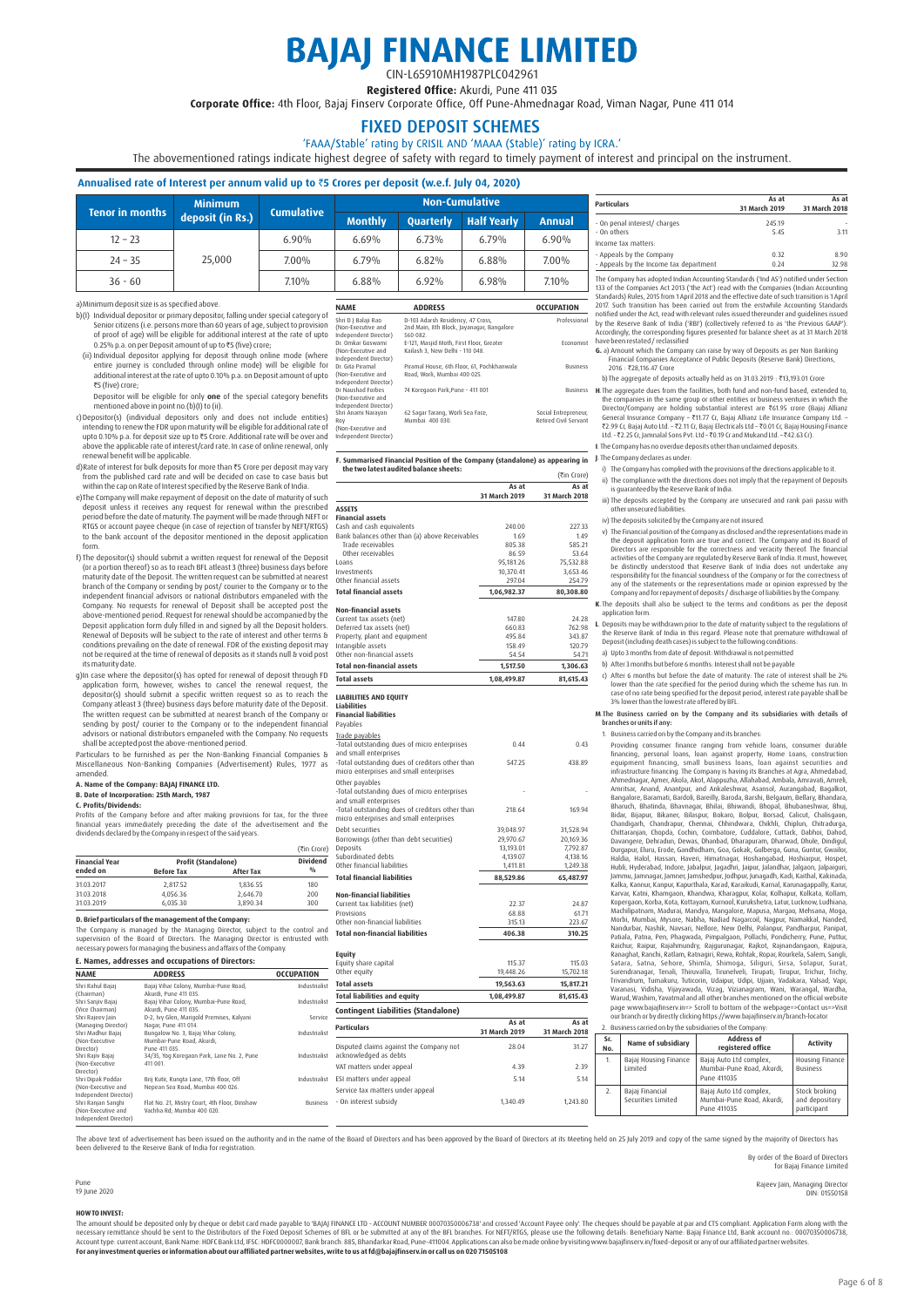### **1. ACCEPTANCE OF DEPOSITS**<br>(I) Bajaj Finance Limited (here

- (I) Bajaj Finance Limited (hereinafter referred to as the '**Company**'/'BFL') shall accept fixed deposit ("**Deposit**") at its sole and absolute (I) Bajaj Finance Limited (hereinafter referred to as the '**Company'**/'BFL') shall accept fixed deposit ("**Deposit**") at its sole and absolute<br>discretion and subject to the terms and conditions contained herein.<br>(ii) The a
- (ii) The applicant agrees and acknowledges that the applicant (a) is 18 (eighteen) years of age; (b) is of sound mind; (c) can understood, and agrees to be bound by these terms. Where the applicant is a minor, the Compary
- 
- by the Company in relation to such deposits. (v) Deposits shall not be accepted in cash.
- (vi) The applicant agrees to submit all documents and information as may be required by the Company in relation to the Deposit, in such form and manner as may be prescribed by the Company.
- (vii) The Company reserves the right to accept or reject any application received for opening or placing the Deposit without assigning any<br>reason whatsoever. The amount in relation to such rejected Application will not ear

- **2. JOINT DEPOSITS**<br>(I) Application may (I) Application may be made in joint names subject to a maximum of three applicants. The Deposit will be opened in joint names subject to the condition that all the copticantion in their individual capacities (b) submit KY
- (ii) All communications in relation to the Deposit will be addressed in the name of the first applicant appearing in the Application.<br>(iii) All the payments in relation to the Deposit placed in joint names including intere of the first applicant in the Application including for the purpose of deduction of tax at source and any discharge given by such first applicant in respect to any payments made by the Company will be binding on the other joint applicant(s). The proceeds will be<br>transferred to guardian, if the FD is opened in minor's name.

- **3. FIXED DEPOSIT RECEIPTS**<br>(i) Fixed Deposite.<br>(ii) In case of change in KYC documents/ status of any of the Applicant, the Applicant shall immediately inform BFL regarding the said<br>(ii) In case of change in KYC documents
- favour of the holding/subsidiary and /or Group Companies of BFL.
- (iv) In the event of loss or destruction or mutilation of an FDR (for any reason) and upon request received by BFL, FDR will be re-issued by<br>BFL in lieu of lost FDR (be place of DR(s), the obligation of BFL is limited to t by the depositor(s).

### **4. INTEREST:**

- (I) Individual applicants or primary applicants falling under special category of Senior citizens (i.e. persons more than 60 years of age,<br>subject to provision of proof of age) will be eligible for additional interest a
- (ii) individual depositor applying for deposit through online mode (where entire journey is concluded through online mode) will be
- 
- (II) individual depositor applying for deposit through online mode (where entire journey is concluded through online mode) will be eligible for additional interest at the rate of upto 0.10% p.a. on Deposit amount of upto
- 
- dates for interest payments are as follows:<br>a. In case of non-cumulative Deposits:
	- In case of non-cumulative Deposits:<br>1. Monthly interest payments: Last date of month
		-
	-
	-
- 1. Monthly interest payments: 1st date of month<br>2. Quarterly interest payments: 131st March , 30th June, 30th September and 31st December<br>3. Half yearly interest payments: 31st March and 30th September<br>4. Annual interest p nterest payment date
- (v) Once the applicant selects the Deposit scheme specified in the Application at the time of opening the Deposit i.e. the scheme, tenor and interest payout frequency, the applicant will not have the option to subsequently revise the Deposit scheme. In the event the<br>scheme is not indicated in the Application received by the Company, the Deposit will suo mot
- scheme.<br>(vi) The interest will be paid through National Electronic Funds Transfer (NEFT)/ Real Time Gross Settlement (RTGS) only. In case of any<br>rejection of such instruction for NEFT / RTGS due to any reason, the Company
- (vii) Customer may be offered an additional interest rate on a case to case basis (within the scope of Regulatory guidelines) at the discretion of BFL management. (viii) Forfunds received by BFL on or after 07 Dec 2019, new rates will be applicable. In cases where applications are received by BFL before
- 07 Dec 2019, while corresponding funds are received by BFL on or after 07 Dec 2019, customer will have to sign a declaration of<br>acceptance of new rates of interest or may also send us a declaration of acceptance from his r

- **5. NOMINATION:**<br>(I) Nomination facility is available to the applicants. For availing the nomination facility, the applicant(s) is/are required to furnish the<br>nomine details in this application form or applicant will be re
- (ii) Upon request of the depositor(s), the Companywill arrange to send forms for cancellation of nomination (Form DA 2) and variation of nination (Form DA3).
- (iii) Where there is no nomination made by the depositor, eitherthe Indian Court's order/ judgement/ decree will be obtained (as the case may be), directing BFL to pay the deposit to the legal heir.

- 
- **6. PAYMENT AND RENEWALO FOEPOSIT**<br>(1) Payments on account of interest and redemption of the Deposit, will be made in the bank account mentioned in the Application or<br>such other bank account intimated by the deposit holde
- iii) In the event of death of the sole depositor and/or all the joint depositors, all payment(s) in relation to the Deposit including interest<br>thereon will be made to the nominee appointed by the depositor(s) on production documents as may be required by the Company in this regard. In the event there is no nomination by the sole depositor, the Deposit<br>amount including interest thereon will be transferred to the legal heis or legal representa

Company. In the case of joint depositors, the nominee's right to receive the amount of Deposit including interest shall arise only after<br>the death of all the depositors. The nominee, in the event of death of the depositor( legal heirs.<br>(iv) The depositor should submit a written request for renewal of the Deposit (or a portion thereof) so as to reach BFL atleast 3 (three)

- (iv) The depositor should submit a written request for renewal of the Deposit (or a potion thereof) so as to reach BH. detections business days before maturity date of the Deposit. The written request can be submitted at
- 

- 
- 
- 7.<br> **PREMATURE WITHDRAWAL:**<br>
() Premature with drawal is permitted for either one or more deposit provided the FD has completed more than 3 months from the date<br>
of issuance. The death claims will be settled in accordance in the case of joint holders will be the first in the sequence of applicants in the Application) or to the nominee/ legal heir(s) of the deceased depositor, upon the request of surviving depositor/s/nominee/legal heir, as the case may be, and only subject to submission of proof of death and otherrequisite documents to the satisfaction of the Company.
- (b) After 3 (three) months but before 6 (six) months from the date of the Deposit: Interest shall not be payable.
- (c) After 6 (six) months but before the date of maturity of the Deposit: Interest shall be payable at a rate which is 2% lower than the payable shall be period during which the deposit plan has run. In case no rate is peci
- 

### **8. LOAN AGAINSTPUBLIC DEPOSIT:**

'Loan against the public deposit' facility may be provided to depositors against the Deposit(s) placed with the Company, subject to<br>fulfilment by depositor(s) of the eligibility criteria and other conditions, as may be pre be given against deposit only after 3 months from the date of Deposit. The interest rate on such loans shall be 2% higher than the rate of interest provided on the depositor's Deposit. Please note that the loan to deposit value for such loan facility cannot exceed 75%.

- 9. **OTHER TERMS**<br>() Income-tax, wherever applicable, will be deducted at source on the Deposit in accordance with Section 194-A of the Income Tax Act, 1961 (see to Form 156/H endosed with the deposit applicable with the de
- interest paid or payable during the financial year, exceeds ₹ 2,50,000 (Rupees two lost first those) for a meson citizens, and exploiting the financial year, and a sponsor of the specifical screen and a specific stream an
- 
- and/or change in the bank account where interest and/or maturity proceeds are to be credited, shall be effected only upon<br>submission of a notarized copy of the death certificate in the name of the decased depositor along w
- 
- 
- maturity.<br>The accompanying advertisement inviting fixed deposits forms part of the Deposit Application form
- 
- (vii) The accompanying advertisement inviting fixed deposits forms part of the Deposit Application of Courts at Pune.<br>(viii) Disputes, if any arising in connection with the Deposit, will be subject to the exclusive jurisdi
- 
- 

# **10. HOWTO APPLY**<br>(I) Applicant(s)

- Applicant(s) are requested to go through the terms and conditions as mentioned above. These terms and conditions form part of the Application. (ii) The attached deposit application form should be duly filled and signed by the applicant(s). The amount should be deposited only by
- 
- online transfer or by a CIS compliant account Payee cheque drawn in favour of 'Bajaj Finance Ltd Fixed Deposit Account Number<br>(iii) In case of investment through cheque, application momehopy then epilication number on the
- 
- 
- (b) The applicant can also introduce himself/herself by producing original of any one of the documents (which contains the photograph of the applicant) mentioned in the list of Mandatory and Officially Valid Documents prov

- **11. IMPORTANTINFORMATION**<br>()) In the event of non-repayment of the Deposit or part thereof as per the terms and conditions of such Deposit, the depositor may<br>approach National Company Law Tribunal, Mumbai Bench at: 6th Fl
- (ii) In case of any deficiency by the Company in servicing its Deposit, the depositor may approach the National Consumers Disputes Redressal Forum, the State Level Consumers Disputes Redressal Forum or the District Level Consumers Disputes Redressal Forum for relief.

| <b>Provisional Receipt</b>                                                                                     |     |  |  |  |                                                                                                                                                                                                                                                                                               |  |                          |                     | Application Number                                                                                                                                                                                                                                                                                                  |                                                                                                                |                       |
|----------------------------------------------------------------------------------------------------------------|-----|--|--|--|-----------------------------------------------------------------------------------------------------------------------------------------------------------------------------------------------------------------------------------------------------------------------------------------------|--|--------------------------|---------------------|---------------------------------------------------------------------------------------------------------------------------------------------------------------------------------------------------------------------------------------------------------------------------------------------------------------------|----------------------------------------------------------------------------------------------------------------|-----------------------|
|                                                                                                                |     |  |  |  |                                                                                                                                                                                                                                                                                               |  |                          |                     |                                                                                                                                                                                                                                                                                                                     |                                                                                                                |                       |
|                                                                                                                |     |  |  |  |                                                                                                                                                                                                                                                                                               |  |                          |                     |                                                                                                                                                                                                                                                                                                                     |                                                                                                                |                       |
| Amount (insert total amount in case of multi deposit) INR                                                      |     |  |  |  |                                                                                                                                                                                                                                                                                               |  |                          |                     |                                                                                                                                                                                                                                                                                                                     |                                                                                                                |                       |
| Branch and the contract of the contract of the contract of the contract of the contract of the contract of the |     |  |  |  |                                                                                                                                                                                                                                                                                               |  |                          |                     |                                                                                                                                                                                                                                                                                                                     |                                                                                                                |                       |
|                                                                                                                |     |  |  |  |                                                                                                                                                                                                                                                                                               |  | <b>IFSC Example 2008</b> |                     |                                                                                                                                                                                                                                                                                                                     | Transaction date and the state of the state of the state of the state of the state of the state of the state o |                       |
|                                                                                                                |     |  |  |  |                                                                                                                                                                                                                                                                                               |  |                          |                     |                                                                                                                                                                                                                                                                                                                     |                                                                                                                |                       |
|                                                                                                                |     |  |  |  |                                                                                                                                                                                                                                                                                               |  |                          |                     |                                                                                                                                                                                                                                                                                                                     |                                                                                                                |                       |
|                                                                                                                | ROI |  |  |  | $\frac{1}{2}$ (1) $\frac{1}{2}$ (1) $\frac{1}{2}$ (1) $\frac{1}{2}$ (1) $\frac{1}{2}$ (1) $\frac{1}{2}$ (1) $\frac{1}{2}$ (1) $\frac{1}{2}$ (1) $\frac{1}{2}$ (1) $\frac{1}{2}$ (1) $\frac{1}{2}$ (1) $\frac{1}{2}$ (1) $\frac{1}{2}$ (1) $\frac{1}{2}$ (1) $\frac{1}{2}$ (1) $\frac{1}{2}$ ( |  |                          | $(4)$ $\frac{0}{0}$ | $\frac{1}{2}$ $\frac{1}{2}$ $\frac{1}{2}$ $\frac{1}{2}$ $\frac{1}{2}$ $\frac{1}{2}$ $\frac{1}{2}$ $\frac{1}{2}$ $\frac{1}{2}$ $\frac{1}{2}$ $\frac{1}{2}$ $\frac{1}{2}$ $\frac{1}{2}$ $\frac{1}{2}$ $\frac{1}{2}$ $\frac{1}{2}$ $\frac{1}{2}$ $\frac{1}{2}$ $\frac{1}{2}$ $\frac{1}{2}$ $\frac{1}{2}$ $\frac{1}{2}$ |                                                                                                                |                       |
| Write to us at wecare@bajajfinserv.in or call our IVR on 8698 01 01 01                                         |     |  |  |  |                                                                                                                                                                                                                                                                                               |  |                          |                     |                                                                                                                                                                                                                                                                                                                     |                                                                                                                | For BAJAJ FINANCE LTD |